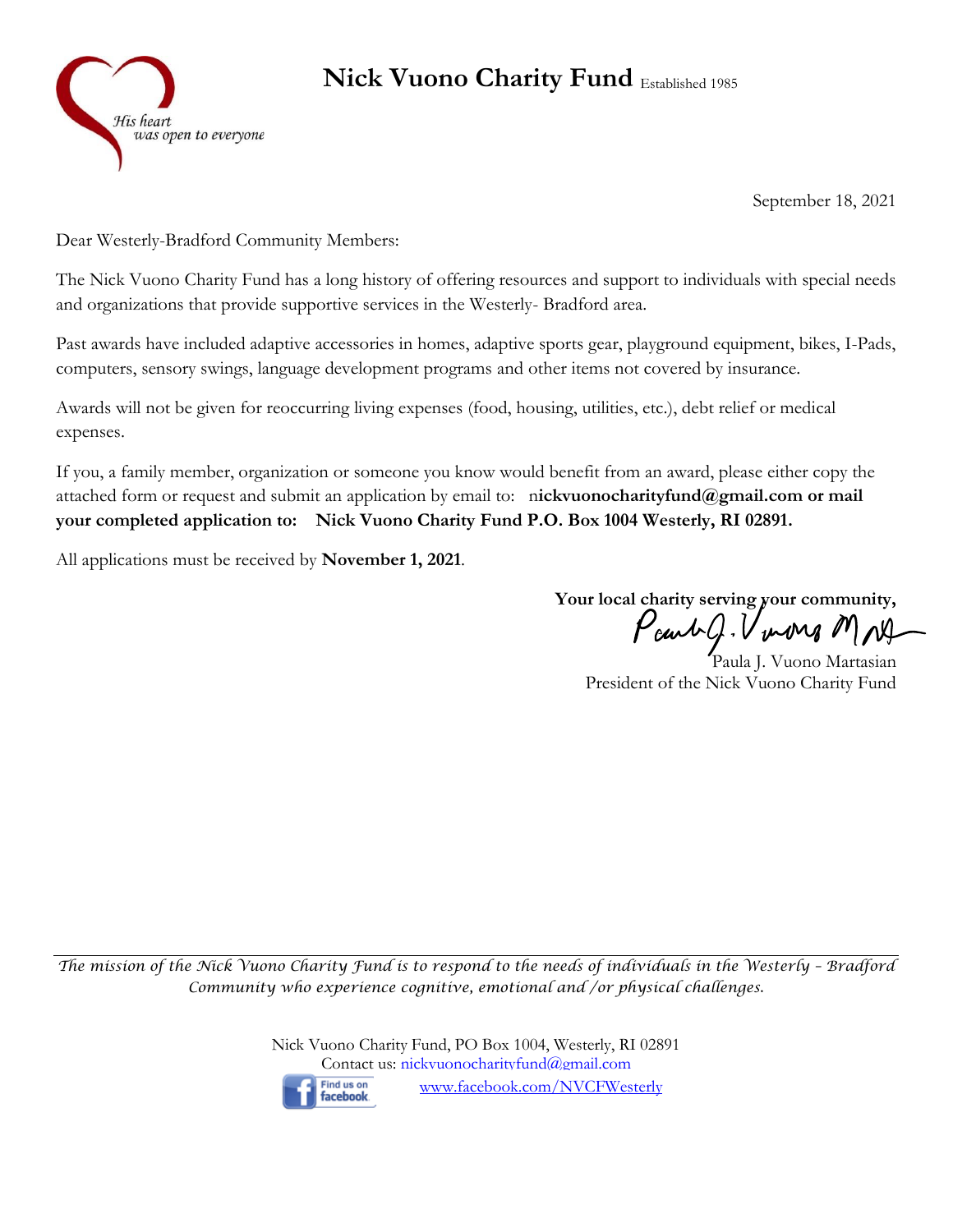

**Nick Vuono Charity Fund** Established 1985

**INVIDIDUAL AWARD APPLICATION 2021-22**

 **All Information Must Be Completed**

| <u> 1980 - Johann Barnett, fransk politiker (d. 1980)</u>                                                                                                                                                                                                                                                                                               | Email: No. 1996. The Commission of the Commission of the Commission of the Commission of the Commission of the Commission of the Commission of the Commission of the Commission of the Commission of the Commission of the Com |  |
|---------------------------------------------------------------------------------------------------------------------------------------------------------------------------------------------------------------------------------------------------------------------------------------------------------------------------------------------------------|--------------------------------------------------------------------------------------------------------------------------------------------------------------------------------------------------------------------------------|--|
|                                                                                                                                                                                                                                                                                                                                                         |                                                                                                                                                                                                                                |  |
| Address: Note and the contract of the contract of the contract of the contract of the contract of the contract of the contract of the contract of the contract of the contract of the contract of the contract of the contract<br><u> 1989 - Johann Barn, mars ann an t-Amhain an t-Amhain an t-Amhain an t-Amhain an t-Amhain an t-Amhain an t-Amh</u> | $\Gamma$ el #:                                                                                                                                                                                                                 |  |
|                                                                                                                                                                                                                                                                                                                                                         | Email <b>Email</b>                                                                                                                                                                                                             |  |
|                                                                                                                                                                                                                                                                                                                                                         | Name of Person Completing Application if different from above:                                                                                                                                                                 |  |
|                                                                                                                                                                                                                                                                                                                                                         | Address: Tel #: Tel #:                                                                                                                                                                                                         |  |
|                                                                                                                                                                                                                                                                                                                                                         | Email: Email:                                                                                                                                                                                                                  |  |
|                                                                                                                                                                                                                                                                                                                                                         |                                                                                                                                                                                                                                |  |
| If candidate has a legal guardian, legal guardian must sign below.                                                                                                                                                                                                                                                                                      |                                                                                                                                                                                                                                |  |
|                                                                                                                                                                                                                                                                                                                                                         |                                                                                                                                                                                                                                |  |
|                                                                                                                                                                                                                                                                                                                                                         | Please state the purpose for which this award will be used:                                                                                                                                                                    |  |
|                                                                                                                                                                                                                                                                                                                                                         |                                                                                                                                                                                                                                |  |
|                                                                                                                                                                                                                                                                                                                                                         |                                                                                                                                                                                                                                |  |
|                                                                                                                                                                                                                                                                                                                                                         |                                                                                                                                                                                                                                |  |
|                                                                                                                                                                                                                                                                                                                                                         |                                                                                                                                                                                                                                |  |
|                                                                                                                                                                                                                                                                                                                                                         |                                                                                                                                                                                                                                |  |
|                                                                                                                                                                                                                                                                                                                                                         |                                                                                                                                                                                                                                |  |
|                                                                                                                                                                                                                                                                                                                                                         |                                                                                                                                                                                                                                |  |

Signature of Candidate (if 18yrs) Signature of Parent or Legal Guardian

**APPLICATION DEADLINE IS NOVEMBER 01, 2021 Attach any additional information such as documents for medical necessity, insurance denial letter, etc.**

**\_\_\_\_\_\_\_\_\_\_\_\_\_\_\_\_\_\_\_\_\_\_\_\_\_\_\_\_\_\_ \_\_\_\_\_\_\_\_\_\_\_\_\_\_\_\_\_\_\_\_\_\_\_\_\_\_\_\_\_\_\_\_\_\_\_\_\_\_\_**